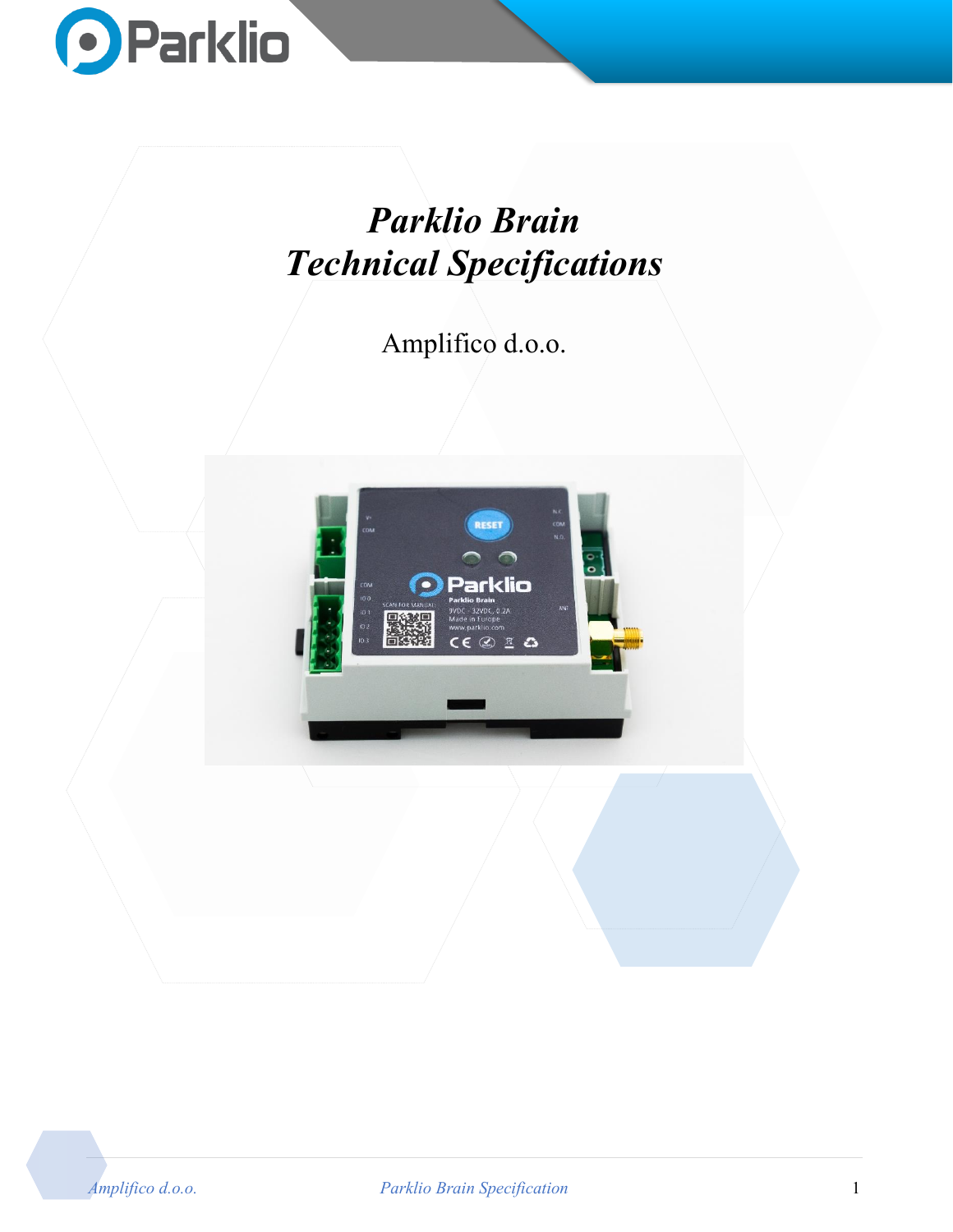

#### Contents

|  | 2.4 |  |
|--|-----|--|
|  |     |  |
|  |     |  |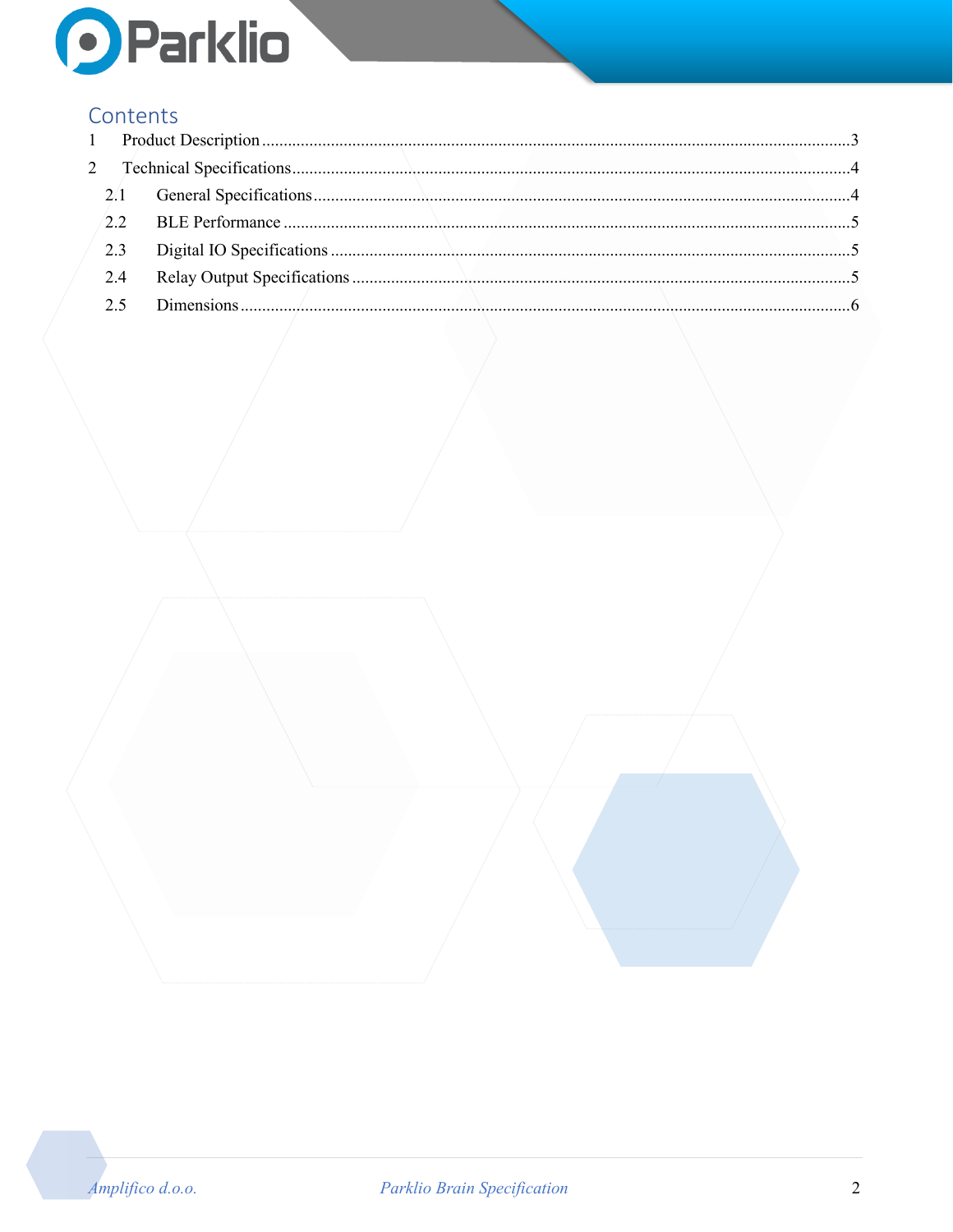

## <span id="page-2-0"></span>1 Product Description

Parklio Brain enables remote control of access control devices via the Parklio Bluetooth interface. It can be interfaced with a mobile phone or with the Parklio Gateway to enable use form the Parklio CMS. The

Parklio Brain is installed in the access control's solution control panel and intefaces with the exsisting control board. It features a DIN rails EN 60715 TH35 compatible enclosure allowing the Brain to be mounted on standard DIN rails. The device requires and external 8V – 32V DC, 200mA capable power supply. An external antenna in required, a SMA connector for connecting an external antenna is located on the Parklio Brain PCB. The device can also be used as a generic I/O controller for other devices and is rated for operation in environments with temperatures ranging from -20  $\degree$ C to +60  $\degree$ C.

After connecting the device and powering it on a key must be configured via Parklio Connect mobile app.

The packaging includes:

- 1 x Parklio Brain IO board
- 1 x 2.4GHz, IP65 rated antenna with 1m cable
- 1 x 5 pin screw terminal for IO
- $1 \times 2$  pin screw terminal for power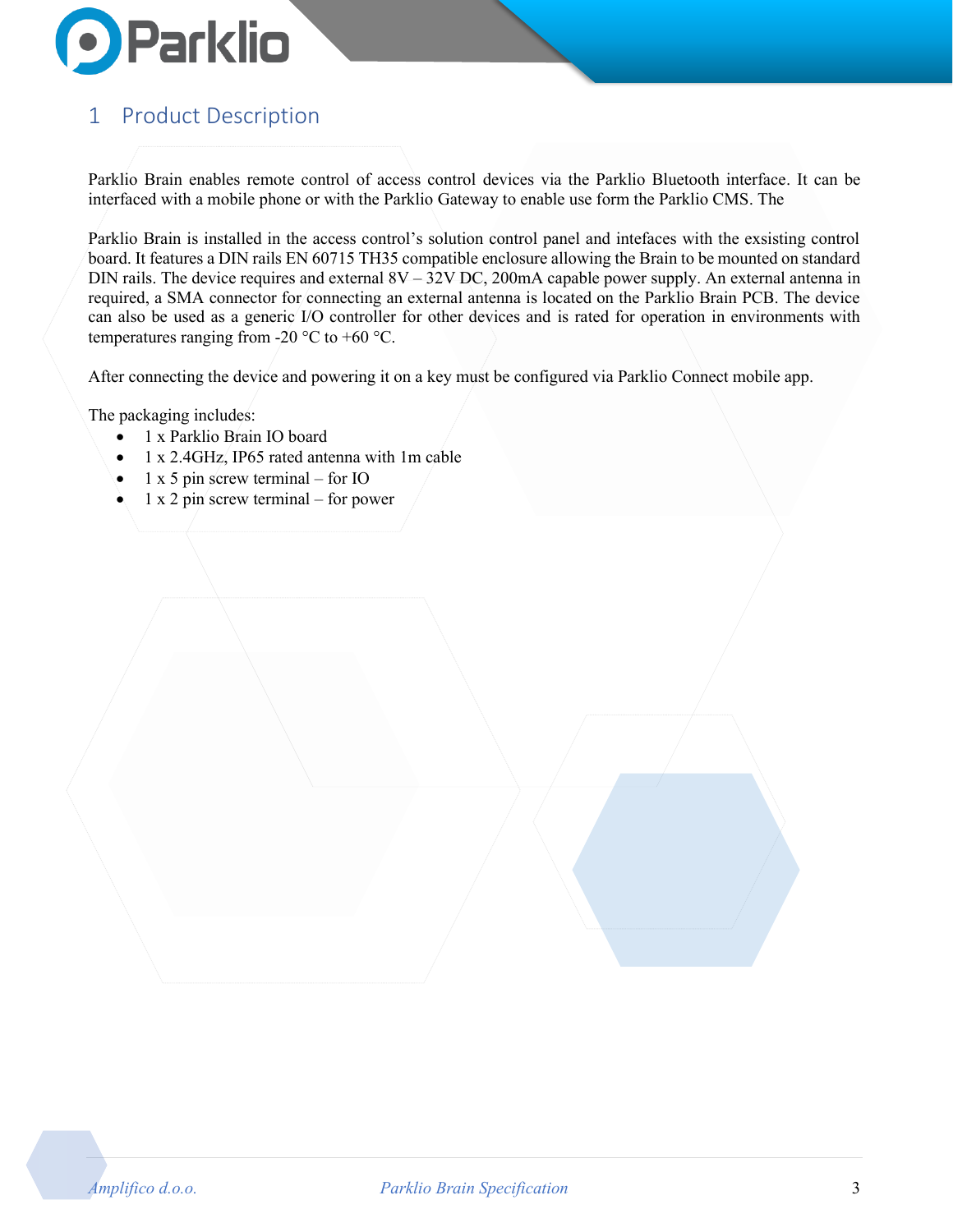

## <span id="page-3-0"></span>2 Technical Specifications

## <span id="page-3-1"></span> $2.1/$  General Specifications

| Parameter                    | Value                                      |              |
|------------------------------|--------------------------------------------|--------------|
| <b>Input Voltage</b>         | $8$ VDC $\sim$ 32 VDC                      |              |
| DC Current (Typ.)            | To be tested                               |              |
| <b>Inrush current</b>        |                                            |              |
| Working temperature range    | -20 °C $\sim$ +60 °C                       |              |
| <b>Working humidity</b>      | Up to 90% RH                               |              |
| <b>Operating altitude</b>    | $1000 \text{ m}$                           |              |
| <b>Dimensions</b>            | 88.6 mm x 69 mm x 31.25 mm (H x W x D)     |              |
| Weight                       | <b>TBD</b>                                 |              |
| <b>LED</b>                   | 1 x power LED, 1 x status LED              |              |
| <b>Wireless Connectivity</b> | <b>BLE</b>                                 |              |
| Over-the-Air/upgrades        | Yes                                        |              |
| Antenna interface            | External 2.4GHz antenna with SMA connector |              |
| Color                        | Light grey and black                       |              |
| Max. supported connections   | 1 user may be connected mountainously      |              |
| <b>Battery backup</b>        | Yes, for clock only                        |              |
| <b>Standards</b>             | RoHS compliant                             |              |
|                              | DIN EN 60715 TH35,                         |              |
|                              | DIN VDE 0470-1,                            |              |
|                              | DIN 43880 unit 1,                          |              |
|                              | REACH compliant,                           |              |
|                              | VBG 4,                                     |              |
|                              | <b>IEC 529</b>                             |              |
| <b>Regulatory standards</b>  | $EN60950-1:2006+A1:2010+A11:2009+A12:2011$ |              |
|                              |                                            |              |
|                              | EN 300 328                                 | EN 61000-6-2 |
|                              | EN 300 440                                 | EN 61000-4-2 |
|                              | EN 301 489 - 1                             | EN 61000-4-3 |
|                              | EN 301 489 - 3                             | EN 61000-4-4 |
|                              | EN 301 489 - 17                            | EN 61000-4-5 |
|                              | EN 55024                                   | EN 61000-4-6 |
|                              | EN 55032                                   | EN 61000-4-8 |
|                              | EN 61000-6-3                               |              |
|                              | EN 61000-3-2                               |              |
|                              | EN 61000-3-3                               |              |
|                              |                                            |              |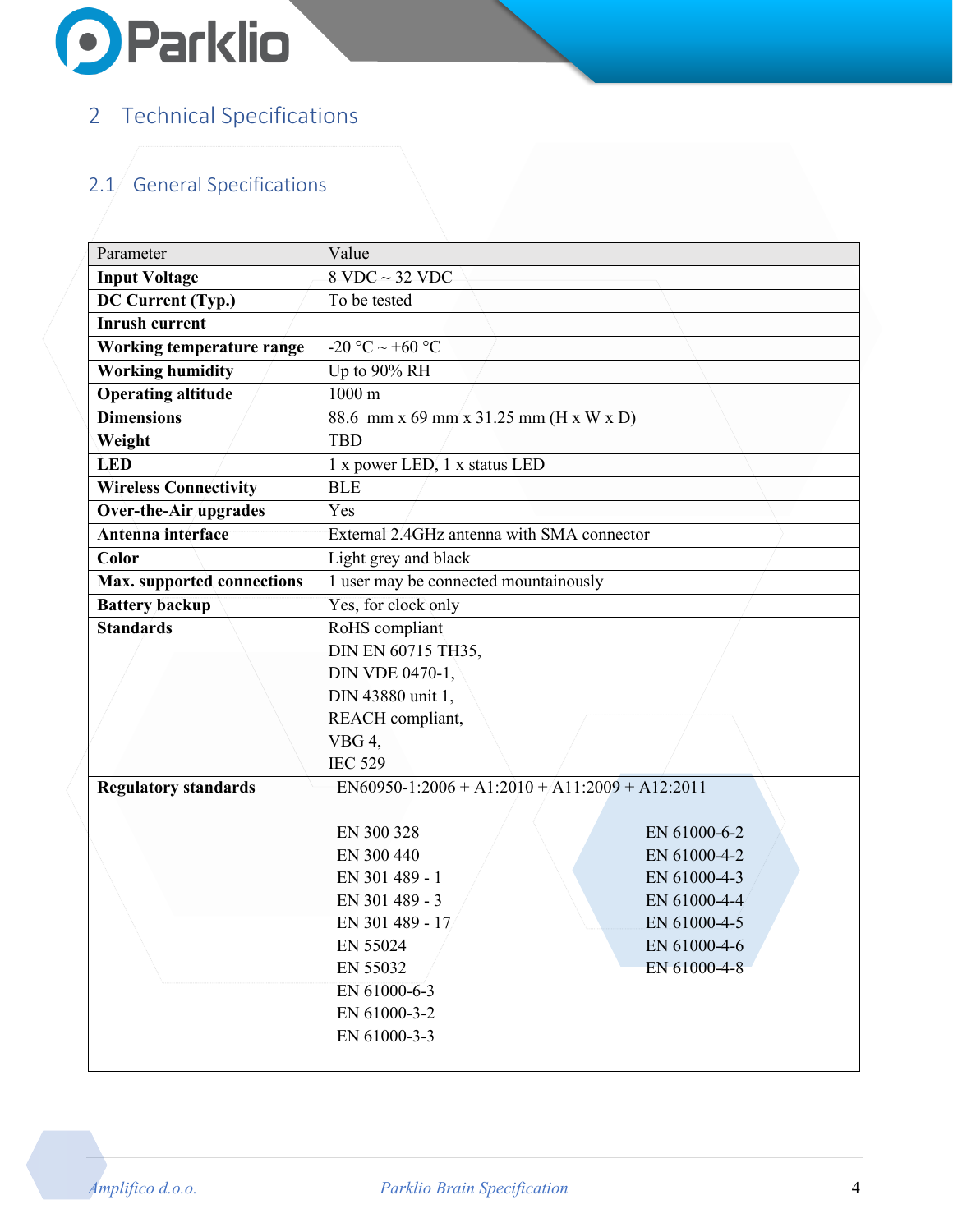

#### <span id="page-4-0"></span>2.2 BLE Performance

| Parameter                            | Value                                    |
|--------------------------------------|------------------------------------------|
| <b>Transmission power</b>            | 4 dBm                                    |
| <b>RF Power Accuracy</b>             | $\pm 2.5$ dB                             |
| <b>Receiver sensitivity</b>          | $-96$ dBm                                |
| <b>Max.</b> simultaneous connections |                                          |
| <b>Frequency range</b>               | 2402 MHz $\sim$ 2480 MHz                 |
| Range                                | 50 m in open space with provided antenna |
| Antenna                              | External antenna                         |
| Adv. interval                        | $100 \text{ ms}$                         |

### <span id="page-4-1"></span>2.3 Digital IO Specifications

| Parameter          | Value                                    |
|--------------------|------------------------------------------|
| Number of $I/O$    | $4*$                                     |
| Input impedance    | $\sim$ 1MOhm    1nF                      |
| IO Type            | Configurable:                            |
|                    | • Open drain                             |
|                    | Active pull up (2mA source)<br>$\bullet$ |
|                    | Digital Input<br>$\bullet$               |
| Protection         | Polyfuse 125mA                           |
|                    | <b>ESD Protected</b>                     |
| Max. sink current  | 100mA DC                                 |
| Pull up            | 2mA @ Power supply voltage               |
| Max. input voltage | 30 VDC                                   |

#### <span id="page-4-2"></span>2.4 Relay Output Specifications

| Parameter         | Value                  |
|-------------------|------------------------|
| Number of outputs | *                      |
| Output type       | SPDT (COM, N.O., N.C.) |
| Current rating    | 8Α                     |
| Voltage rating    | $250$ VAC              |

\* By default, the Parklio Brain does not include a relay output and includes only one digital IO